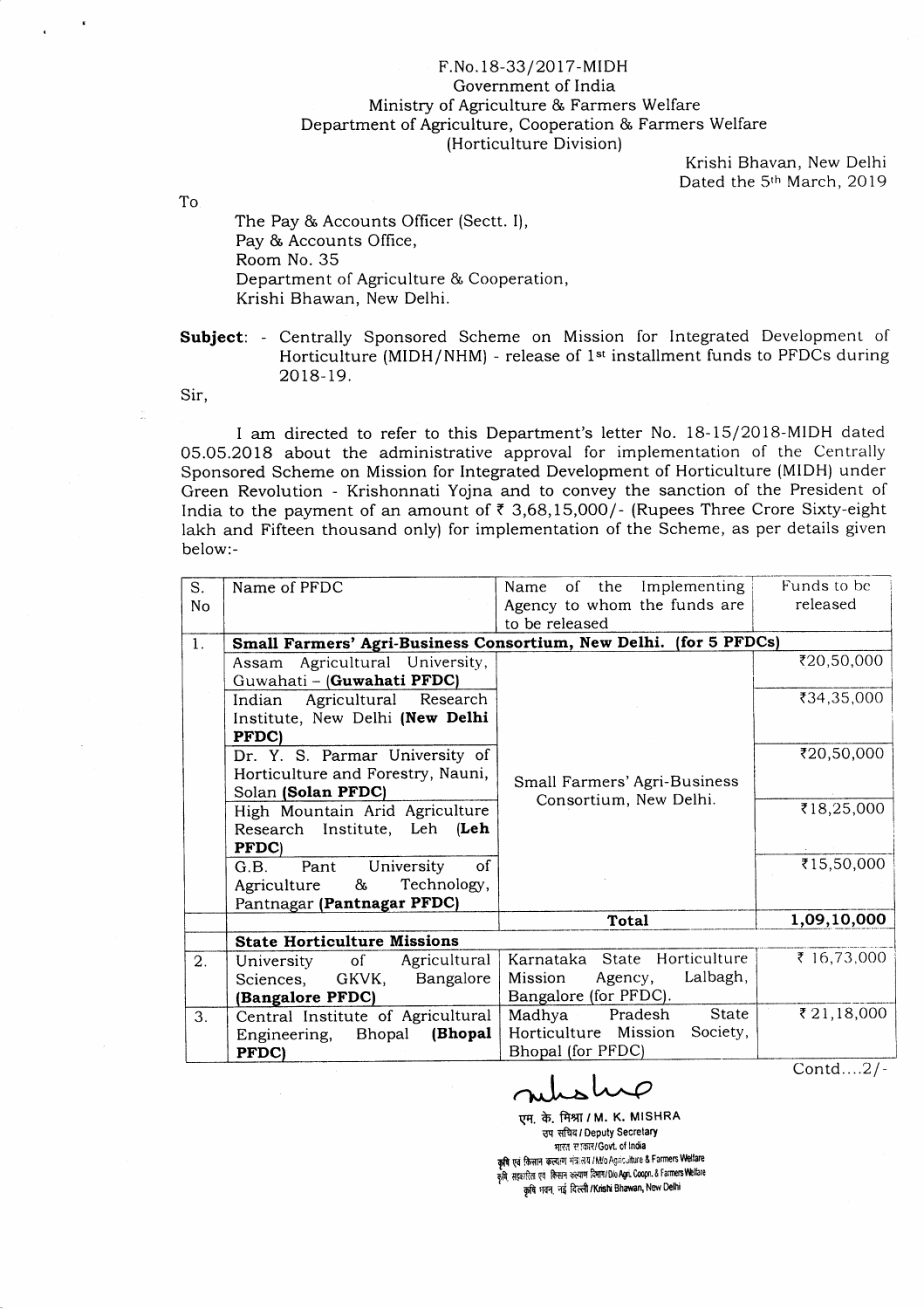| 4.  | SK<br>Rajasthan Agricultural<br>University, Bikaner - Bikaner<br><b>PFDC</b>                                            | Horticulture<br>Rajasthan<br>Development Society, Jaipur (for<br>PFDC).                                                                                         | ₹ 22,00,000  |
|-----|-------------------------------------------------------------------------------------------------------------------------|-----------------------------------------------------------------------------------------------------------------------------------------------------------------|--------------|
| 5.  | Prof.<br>Jayashanker<br>Telangana<br>Agriculture<br>State<br>University,<br>Rajendranagar, Hyderabad<br>Hyderabad PFDC. | Executive Director (SHM), O/o<br>Commissioner of Horticulture,<br>Department<br>of<br>Horticulture,<br>Government<br>of Telangana,<br>MIDH Telangana (for PFDC) | ₹ 19,50,000  |
| 6.  | Indian Institute of Technology<br>Kharagpur - IIT Kharagpur PFDC                                                        | West<br>Bengal Horticulture<br>Development Society, Kolkata.<br>(for PFDC).                                                                                     | ₹ 19,35,000  |
| 7.  | Punjab Agricultural University,<br>Ludhiana - Ludhiana PFDC                                                             | Punjab<br>State National<br>Horticulture<br>Mission<br>Society,<br>Chandigarh (for PFDC).                                                                       | ₹ 20,49,000  |
| 8.  | Central Institute for Subtropical<br>Horticulture,<br>Lucknow<br>÷,<br><b>Lucknow PFDC</b>                              | Horticulture<br>Mission,<br>State<br>Lucknow, U.P. (for PFDC).                                                                                                  | ₹ 19,37,000  |
| 9.  | Navsari Agricultural University,<br>Navsari - Navsari PFDC                                                              | Gujarat Horticulture Mission,<br>Gandhinagar (for PFDC).                                                                                                        | ₹18,45,000   |
| 10. | Krishi<br>Mahatma<br>Phule<br>Vidyapeeth, Rahuri - Rahuri<br><b>PFDC</b>                                                | Maharashtra State Horticulture<br>and<br>Medicinal Plants Board,<br>Pune (for PFDC)                                                                             | ₹ 20,50,000  |
| 11. | Gandhi Agricultural<br>Indira<br>University, IGKV,<br>Raipur<br><b>Raipur PFDC</b>                                      | State Horticulture Development<br>Society, Chhattisgarh (for PFDC)                                                                                              | ₹ 23,50,000  |
| 12. | Rajendra Agricultural University,<br>Patna - Samastipur PFDC                                                            | Bihar Horticulture Development<br>Society, Patna (for PFDC)                                                                                                     | ₹ 20,20,000  |
| 13. | Kerala Agricultural University,<br>Tavanur - Tavanur PFDC                                                               | Horticulture<br>Mission,<br><b>State</b><br>Thiruvananthapuram<br>(for<br>PFDC).                                                                                | ₹18,88,000   |
| 14. | Chaudhary Charan<br>Singh<br>Haryana Agricultural University,<br>Hisar (Hisar PFDC)                                     | State Horticulture<br>Haryana<br>Development Agency, Panchkula<br>(for PFDC)                                                                                    | ₹18,90,000   |
|     | Total                                                                                                                   |                                                                                                                                                                 | ₹3,68,15,000 |

2. The said Grants-in-aid will be subject to the following conditions: -

(a) The grants shall be utilized and disbursed by the concerned implementing agency in accordance with the NHM Operational Guidelines, Annual Action Plan/Administrative Approval for the year 2018-19 and in accordance with the conditions stipulated in rhis letter.

(b) The implementing agency shall maintain proper accounts of the expenditure incurred and submit the statement of audited accounts and Utilization Certificates to this Department as soon as possible after the close of the financial year.

(c) The audited records of all aspects (permanent or semi permanent) acquired wholly or substantially out of the grant to the implementing agency should be maintained as prescribed in General Financial Rule 2017 and shall be furnished to the Government of India annually by the end of June, following the financial year to which it relates.

(d) Assets permanent or semi-permanent acquired wholly or substantially out of the grant by the Government of India shall not, without prior approval of the Government of lndia, be disposed of, encumbered or utilized for the purpose other than those for which the grant is being sanctioned.

REAL MISHRA Contd....3/-<br>
THE ST. THEIR I Deputy Secretary<br>
THEIR CONTD....3/-नारत सरकार/Govt. of India<br>मारत सरकार/Govt. of India कृषि एवं किसान कल्याण भन्नातय / Mo Agriculture & Farmers Welfare per second of Textile Research State of Cooper & Farmers Welfare INAILLE CREATE कल्याण विमान/Dio Agri. Coopn. & ranners<br>क्रसिता एवं किसान कल्याण विमान/Dio Agri. Coopn. & ranners<br>कृषि भवन, नई दिल्ली /Krishi Bhawan, New Delhi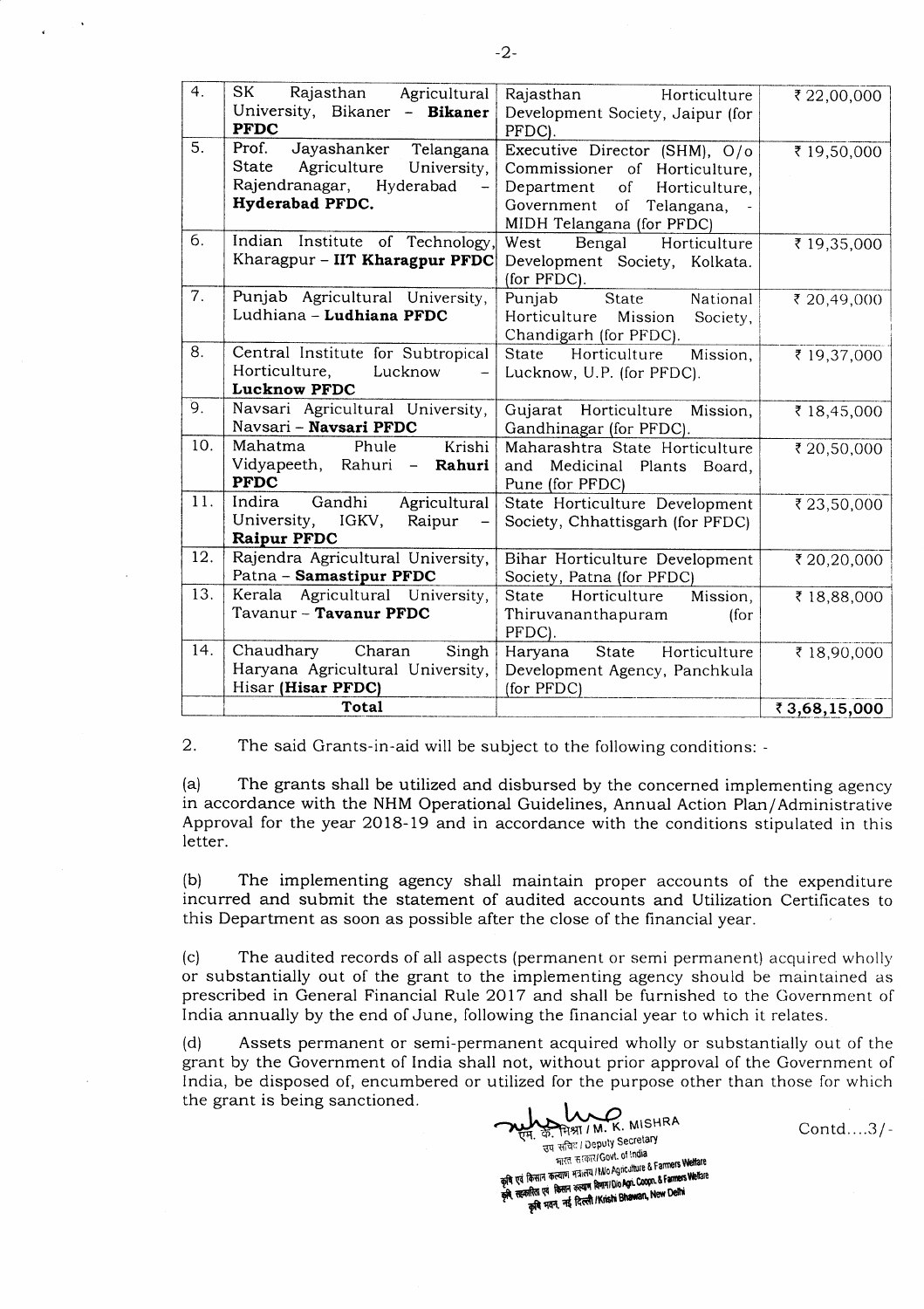(e) The accounts of the implementing agency shall be open to Internal Audit of the Principal Accounts Oflicer, Department of Agriculture & Cooperation as well as the Statutory Audit by the Comptroller & Auditor General of lndia at his discretion and he shall have the right to demand the production of books, accounts, connected vouchers and other documents and papers in this regard.

 $(1)$  The concerned implementing agency shall furnish the physical and financial progress report to this Department on monthly basis in the prescribed format.

(g) The Implementing Agencies will follow other terms and conditions contained in the General Financial Rules 2017, as amended from time to time.

(h) Any unspent balance of grant, which is not spent for the purpose for which it is sanctioned during the financial year shall be refunded to the Government of India or adjusted for further utilization at the end of the financial year. The lunds shall bc transferred electronically through RTGS System/ Demand Draft to the lmplementing Agencies.

(i) All grantee institutions shall submit Utilization Certificates in prescribed proforma (GFR-12A) on PFMS [Rule 86(6)].

 $(i)$  The Further use of Grants in Aid being released by this sanction Order, is to be done through EAT module of PFMS. The Utilization Certificate not supported by the EAT module data is likely to be rejected and expenditure is not to be treated as regular. The agency would be forced to refund the amount received as the expenditure not appearing in EAT module data is not to be taken as expenditure incurred in accordance with the terms and conditions of this Sanction Order.

3. The expenditure shall be debited to the following Head of Account:-

| Demand No. 1 (Plan) | $(5$ in lakh)                             |                      |
|---------------------|-------------------------------------------|----------------------|
| Head of Account     | Description                               | Funds to be released |
| $MH - 2401$         | Crop Husbandry                            |                      |
| 119                 | Horticulture & Vegetable Crops            |                      |
| 55                  | Green Revolution - Krihonnati Yojna       |                      |
| 04                  | Mission for Integrated Development<br>-of |                      |
|                     | Horticulture                              |                      |
| 550431              | Grants-in-aid - General                   | 368.15               |

Responsibility for ensuring flow of subsidy/ benefits as mentioned above solely lies with the State Horticulture Mission/Implementing Agency and it should be reflected in the progress reports and post the data accordingly in NHM website also.

4. This sanction issues with the approval of Integrated Finance Division vide their Dy. No. 3660/AS & FA dated 15/01/2019.

July has

एम. के. मिश्रा / M. K. MISHRA<br>उप सचिय / Deputy Secretary<br>उप सचिय / Deputy Secretary<br>कृषि एवं किसान कल्याण मंत्र:तया INO Agriculture & Farmers Welfare<br>कृषि सहकारित एवं किसान कल्याण सिमा/Dio Agri. Coopn. & Farmers Welfare<br>क

Contd.....4/-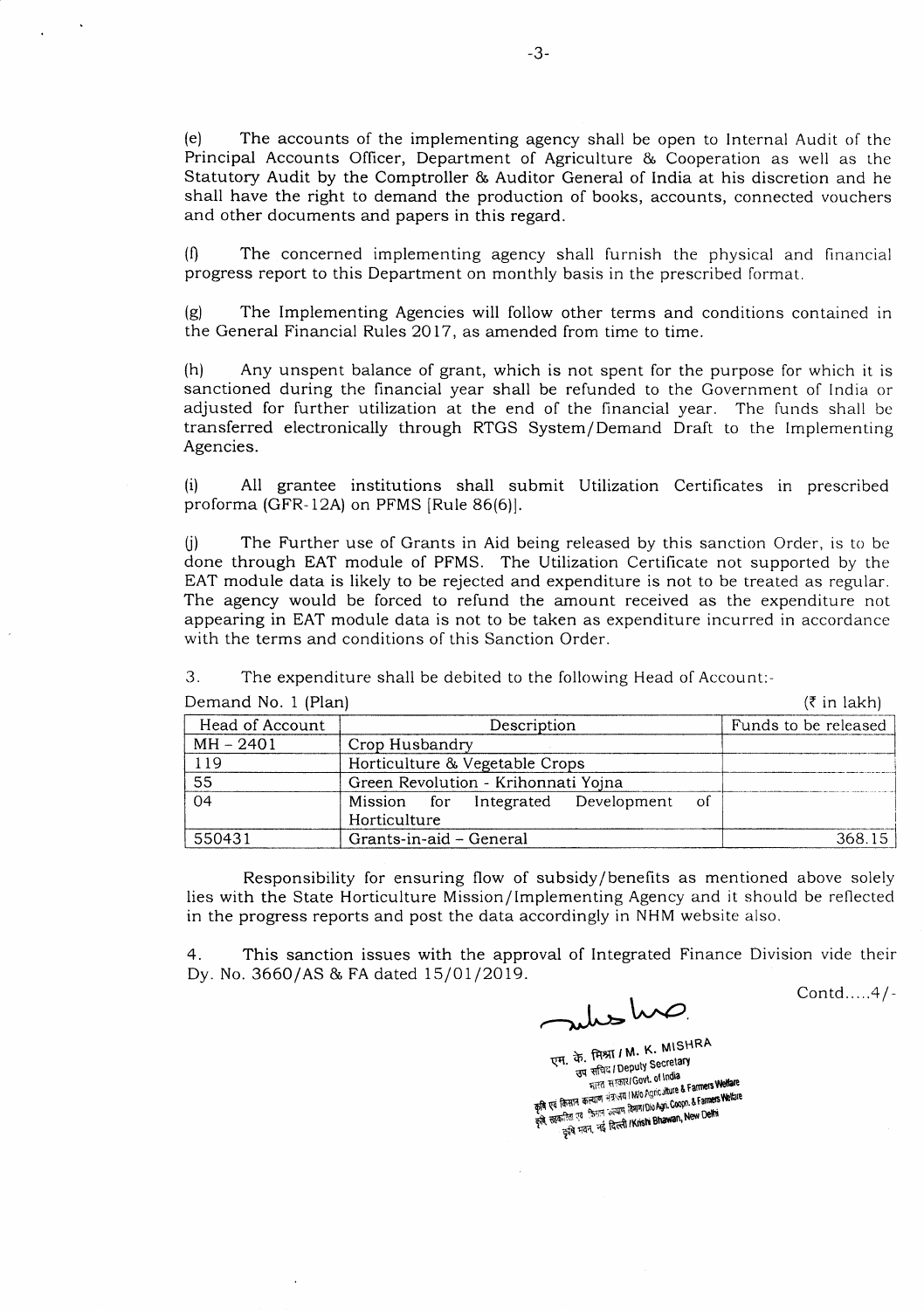5. This has been noted at Serial No.33-46 of the Register of Grants of 2018-19 (as per GFR 235(A).

No UC is pending against the Implementing Agencies mentioned above.

Yours faithfully,

एम. के. मिश्रा / M. K. MISHRA

उप सचिव / Deputy Secretary भारत साकार/Govt. of India

method

(M.K. Mishra) DDO and Deputy Secretary to the Government of India Phone No. 011 - 23074238

## Copy forwarded for information & necessary action to:-

- The Principal Accounts Officer/Pay & Accounts Office of Espan sounds and Have A Fammers Wellare  $\mathbf{1}$ . of Agriculture & Cooperation, 3rd Floor, Jeevan Tara Buildary, Baristin Barnetty Pelivew Delhi - 110001
- Managing Director, Small Farmers Agri Business Consortium, NCUI Building, 5th 2. Floor, 3 Siri Institutional Area, August Kranti Marg, Hauz Khas, New Delhi -110016.
- 3. The Mission Director, Karnataka State Horticulture Mission Agency, Karnataka, O/o Mission Director, Lalbagh, Bangalore - 560027, Karnataka.
- $4.$ Mission Director, State Horticulture Mission, Govt. of Madhya Pradesh, Block D, 6th Floor, Vindhyachal Bhavan, Bhopal (MP) - 462004.
- The Director of Horticulture & Mission Director, Government of Rajasthan, 5. Directorate of Horticulture, Pant Krishi Bhavan, Tilak Marg, Jaipur - 302005.
- 6. Mission Director & Commissioner of Horticulture, Department of Horticulture, Government of Telangana, Public Gardens, Nampally, Hyderabad - 500004, Telangana.
- The Director of Horticulture & Mission Director, State Horticulture Mission, 7. Government of West Bengal, Mayukh Bhavan, 2<sup>nd</sup> Floor, Bidhan Nagar, Kolkata  $-700091.$
- The Mission Director, Punjab State National Hort. Mission Society, Directorate of 8. Hort., Punjab, S.C.O. No. 843-44, Sector - 22A, Chandigarh - 160022.
- 9. Mission Director, Government of Uttar Pradesh, Department of Horticulture and Fruit Processing, Udyan Bhavan, 2, Sapru Marg, Lucknow - 226001, Uttar Pradesh.
- Directorate  $\circ$ f Chief Executive Officer, Gujarat Horticulture Mission, 10. Horticulture, Krishi Bhavan, 1st Floor, Sector -10 A, C.H. Road, Gandhi Nagar, Gujarat-382010.
- Managing Director, State Horticulture & Medicinal Plants Board, Government of  $11.$ Maharashtra, Sakhan Sankul, Shivaji Nagar, Pune - 411005.

Contd....5/-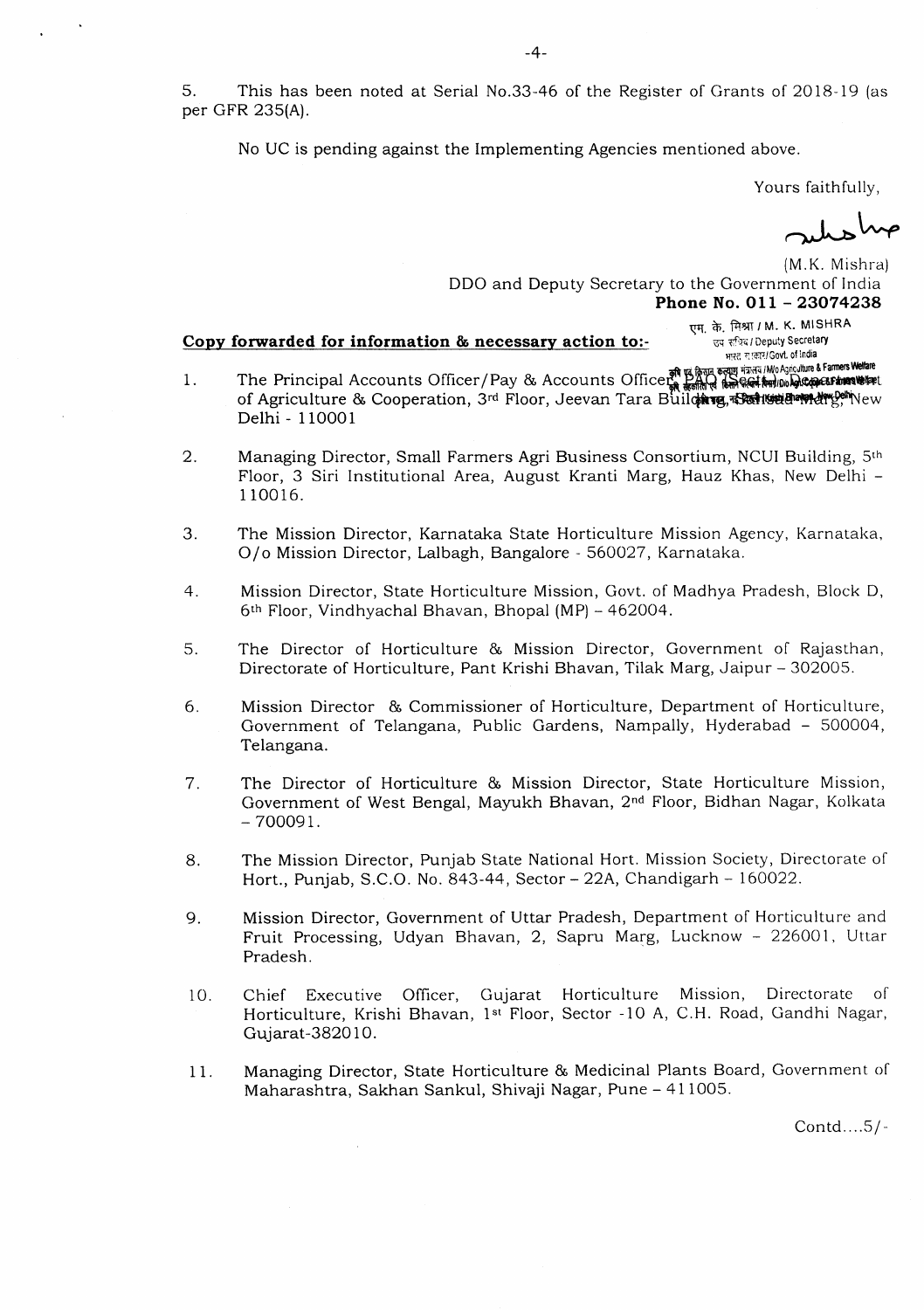- 12. Mission Director, State Horticulture Development Society, Directorate ol Horticulture and Farm forestry, Govemment of Chhattisgarh, Indravati Bhawan, Part  $-2$ , 4<sup>th</sup> Floor, New Raipur  $-492001$ .
- 13. Mission Director, State Horticulture Mission, Directorate of Horticulture, 2nd Floor, Pant Bhawan, Balley Road, Patna - 800001, Bihar.
- The Mission Director, State Mission Director (NHM), Government of Kerala, Sunny Dale, Mead's Lane, University P.O. Thiruvananthampuram - 695034. t4.
- Director of Hort. and Mission Director, Haryana State Horticulture Development Agency, At Directorate of Horticulture, Udyan Bhavan, Sector-21, Panchkula -134 1 12. 15.
- AC (K)/S.O. (SSG)/Resource Person (K) Component wise allocation may be done to enable the utilization of the funds including interest by the state SHM/ NIC  $(NHM-Cell)$  – for web posting. 16.
- 17. US (Fin.-ll)/SO (B&A)/Guard File.

auto ha

(M.K. Mishra) DDO and Deputy Secretary to the Government of India E-mail <sub>ए</sub>मार्क्स क्षेत्रागृहि प्राप्ति प्राप्ति in उप सचिय / Deputy Secretary मारत सरकार/Govt. of India

Note: All the Mission Directors of SHMs and Heads of requested to confirm the receipt of funds to the undersigned by  $\mathrm{e}^{\hspace{0.5pt}\cdot\hspace{0.5pt}}$ the funds are credited to their respective accounts and ensure that the implementation of PFDC programme is not impeded for any delay in transler of lunds {GOI share) from their respective accounts to PFDC account.

## Copy also to:

- Professor & Principal Investigator, PFDC, University of Agricultural Sciences, Division of Horticulture, UAS, GKVK, Bangalore - 560065. 1
- Sr. Scientist & Pl, PFDC, Head, Division of lrrigation and Drainage Engineering, Central Institute of Agricultural Engg. (CIAE), Nabi Bagh, Berasia Road, Bhopal - 462034, Madhya Pradesh. 2
- Zonal Director Research & PI, PFDC, S.K. Rajasthan Agricultural University, Bikaner - 334002. .)
- Professor & Principal Investigator, PFDC, Institute of Agril. Engg & Tech., Prof. Jayashanker Telangana State Agriculture University, Rajendranagar, Hyderabad. 4
- Principal Investigator, PFDC, Research Scientist (S & W),, Soil and Water Management Research Unit, Navsari Agricultural University, Navsari - 396450. 5
- Professor & PI, PFDC, Department of Agri. & Food Engg., Indian Institute of Technology, Kharagpur – 721302. West Bengal. 6

Contd....6/-